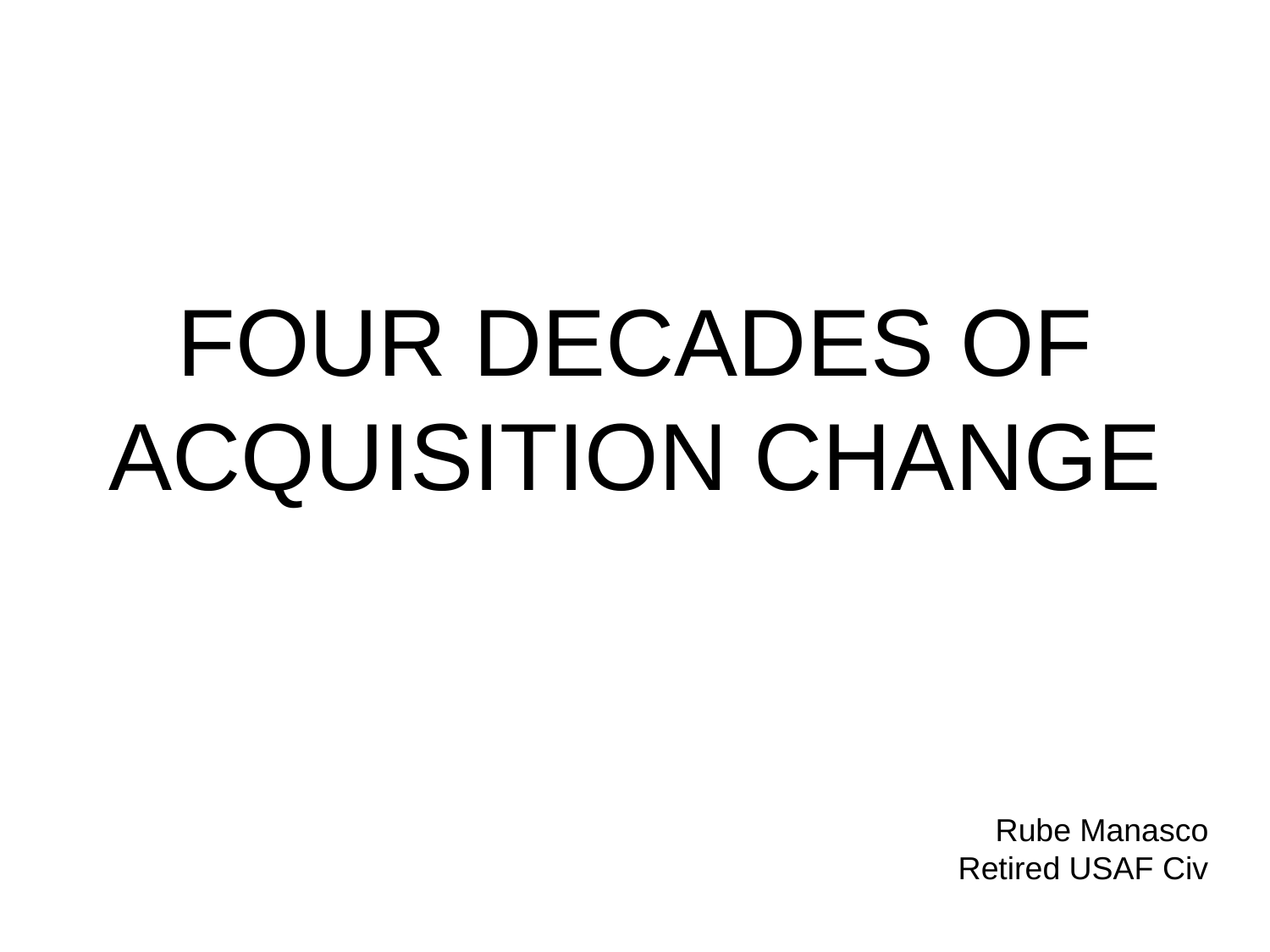#### Disclaimer

• What you are about to see and hear are my recollections and opinions which in no way are intended to reflect the position or policy of OSD/AF or NDIA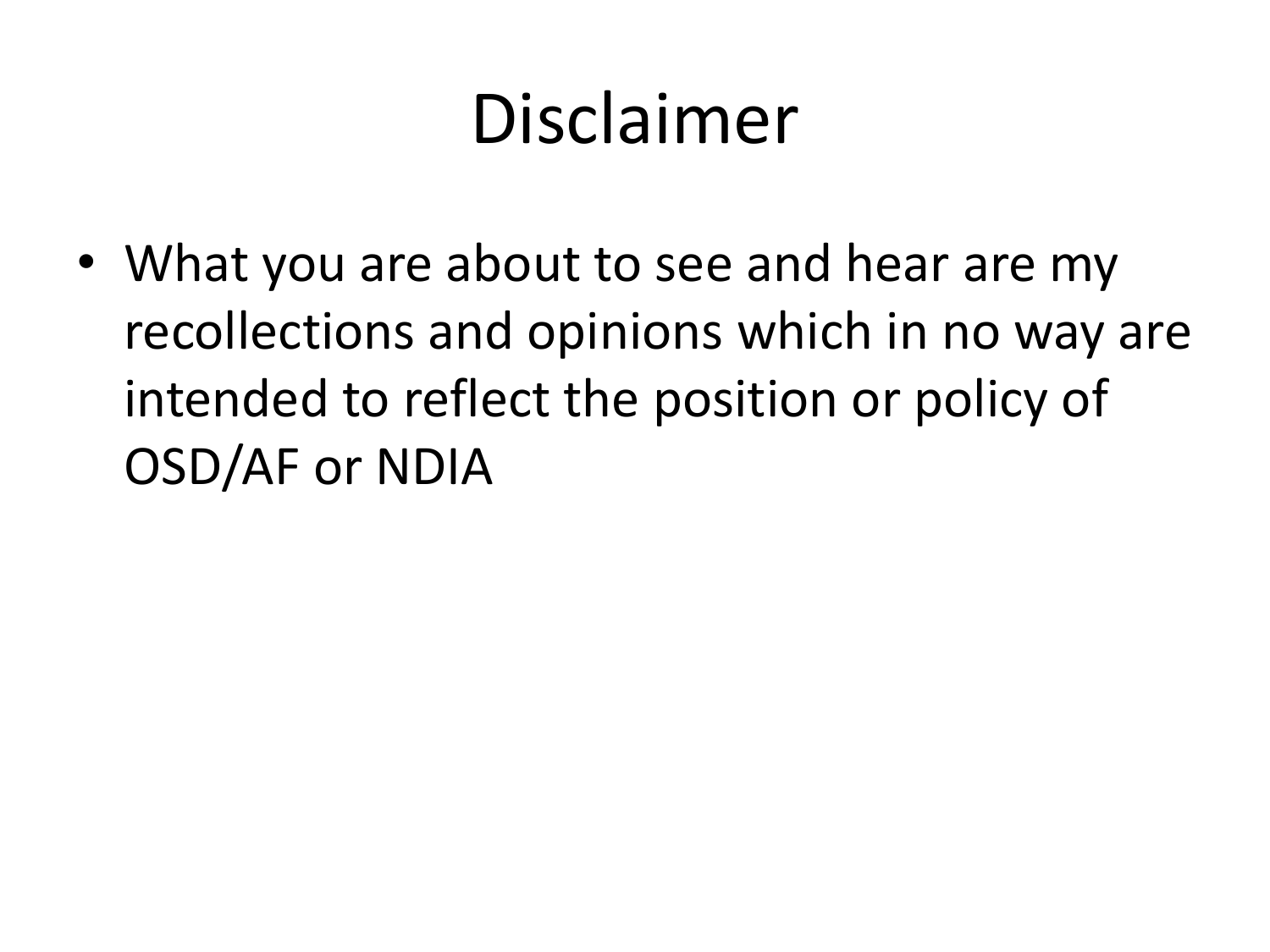#### Quotes

- Someone once said:
	- Those who do not study the past are doomed to repeat it.
	- The more things change the more they stay the same.
	- You either get larger, smaller or go out of business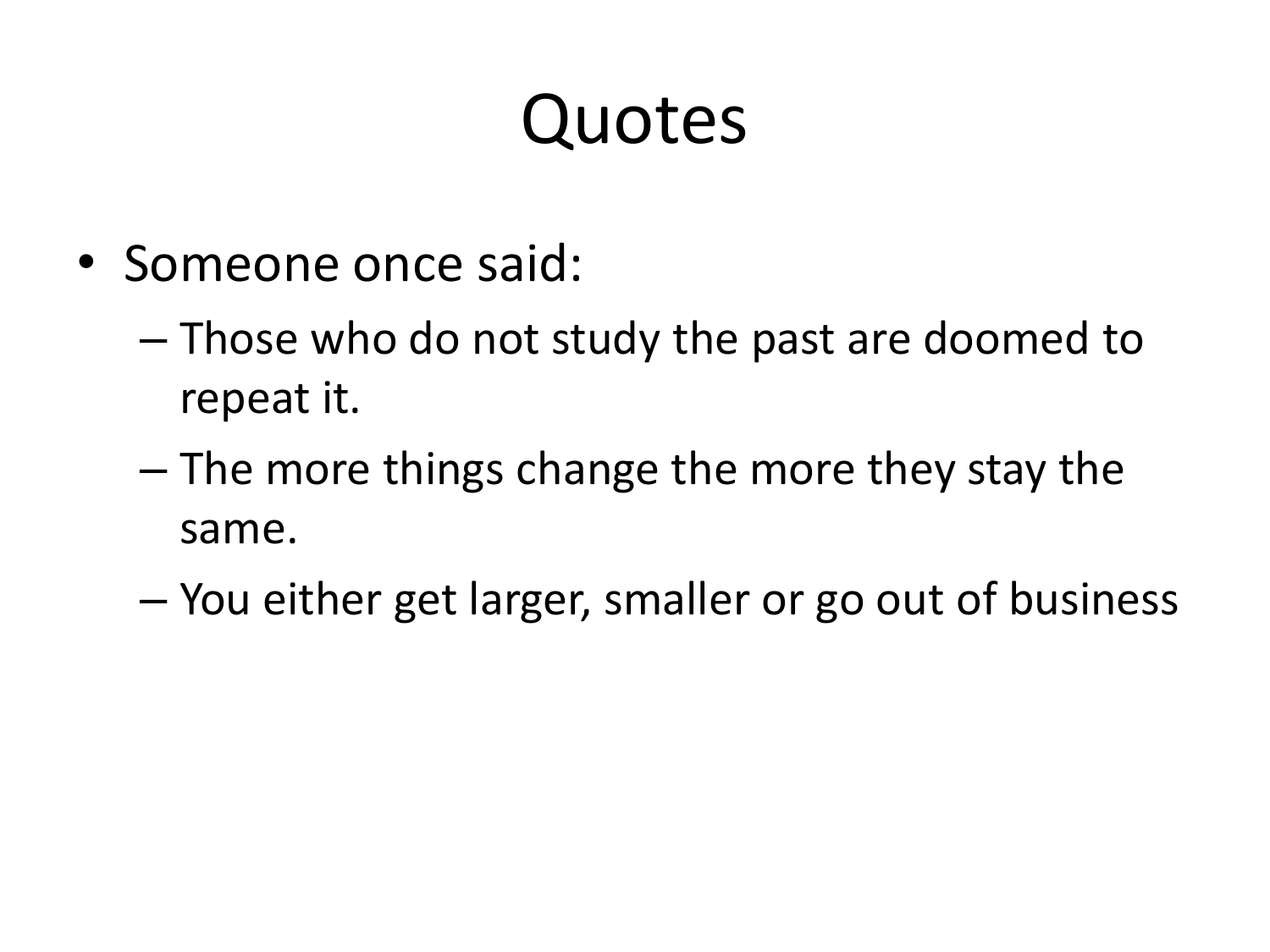## Carry Over from 60's to 70's

- Total Package Procurement
- Truth in Negotiations Act
- CSCSC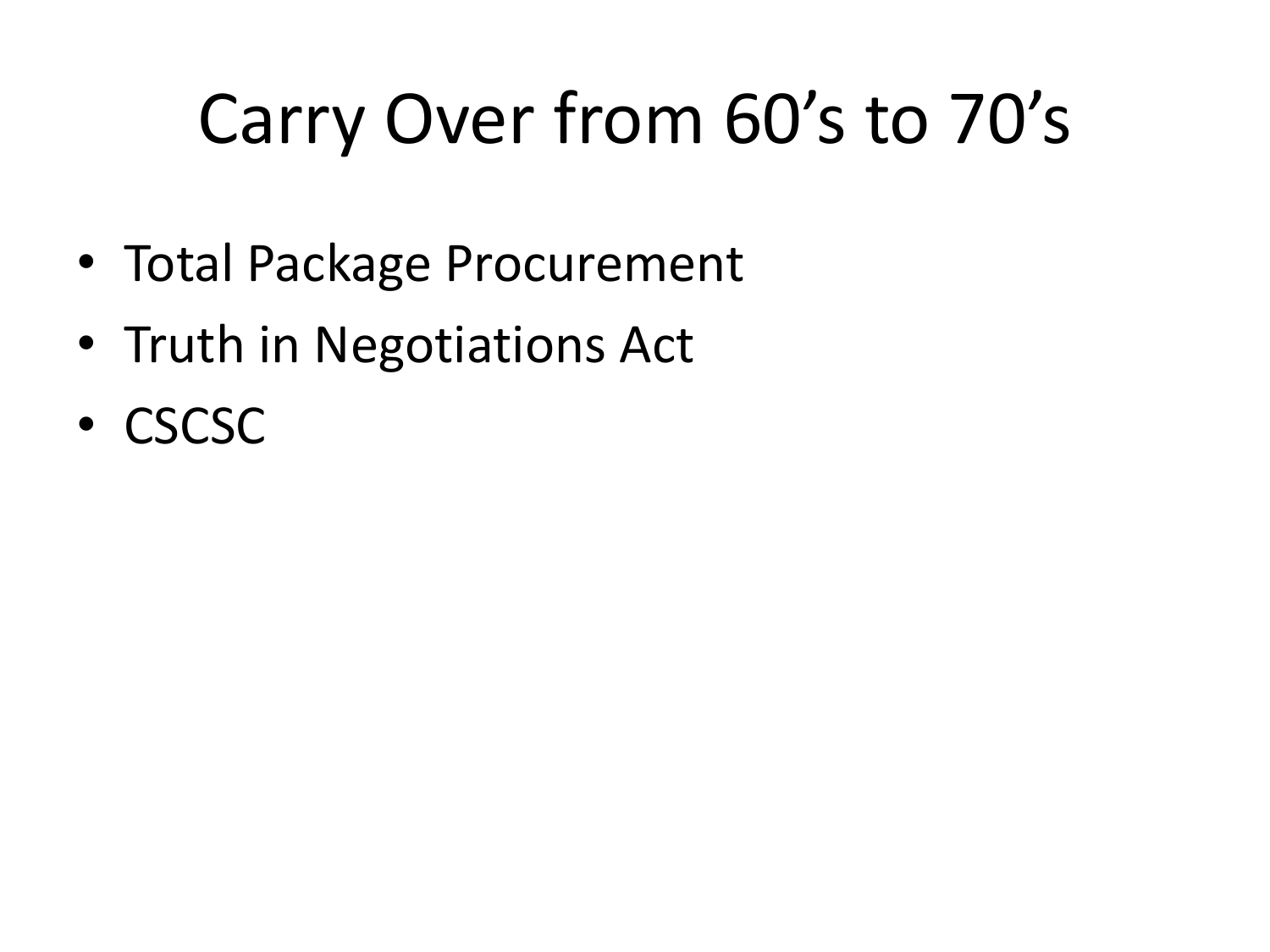# 70's – Major Changes

- Requirements Process Changes
- Past Performance
- DTC/LCC
- Fixed Price Development
- OMB Circular A-109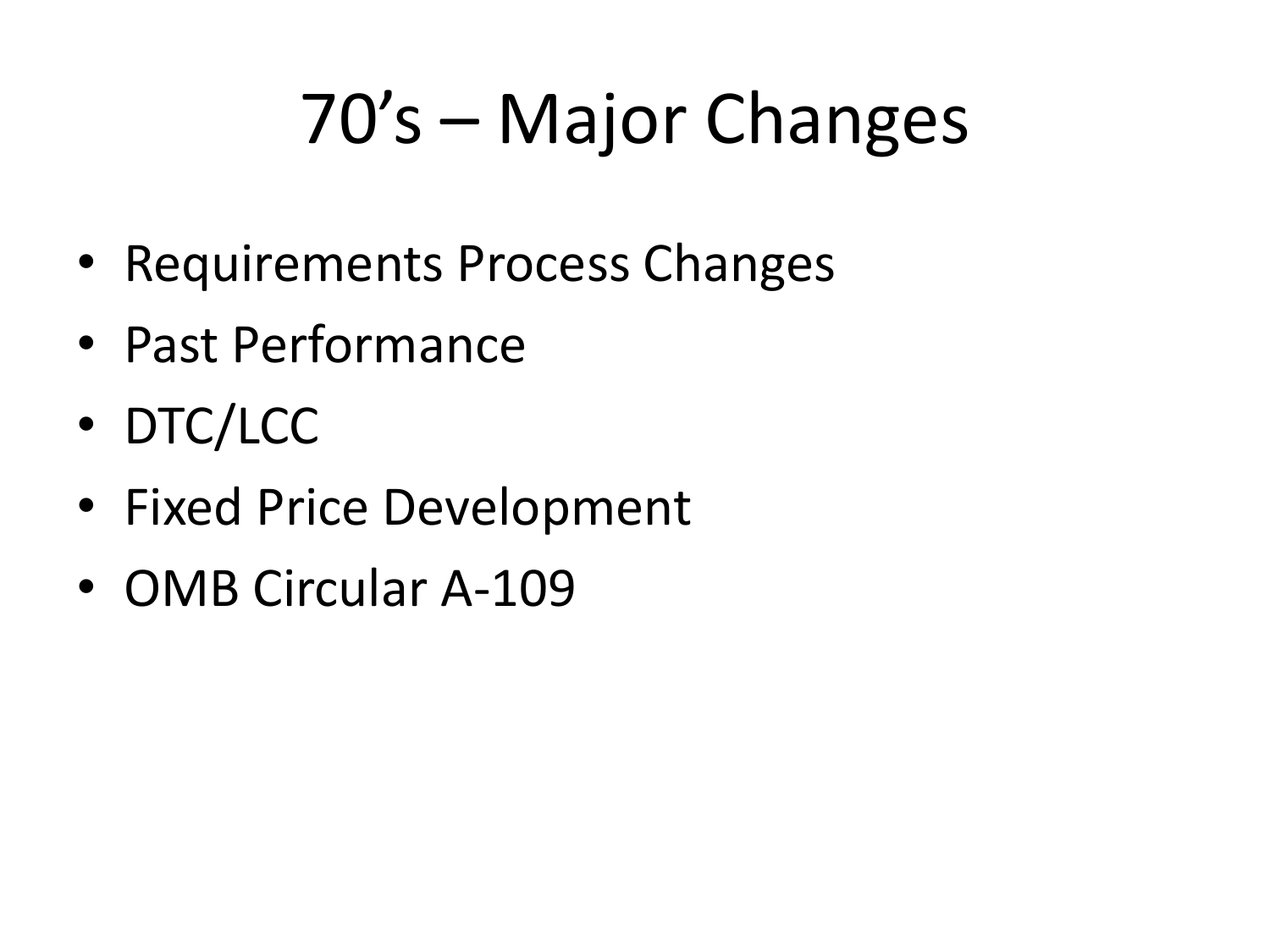## 80's – Major Changes

- DAR/FAR and CICA
- Warranties/Third Party Leasing Agreements
- Second Sourcing
- Award w/o Discussions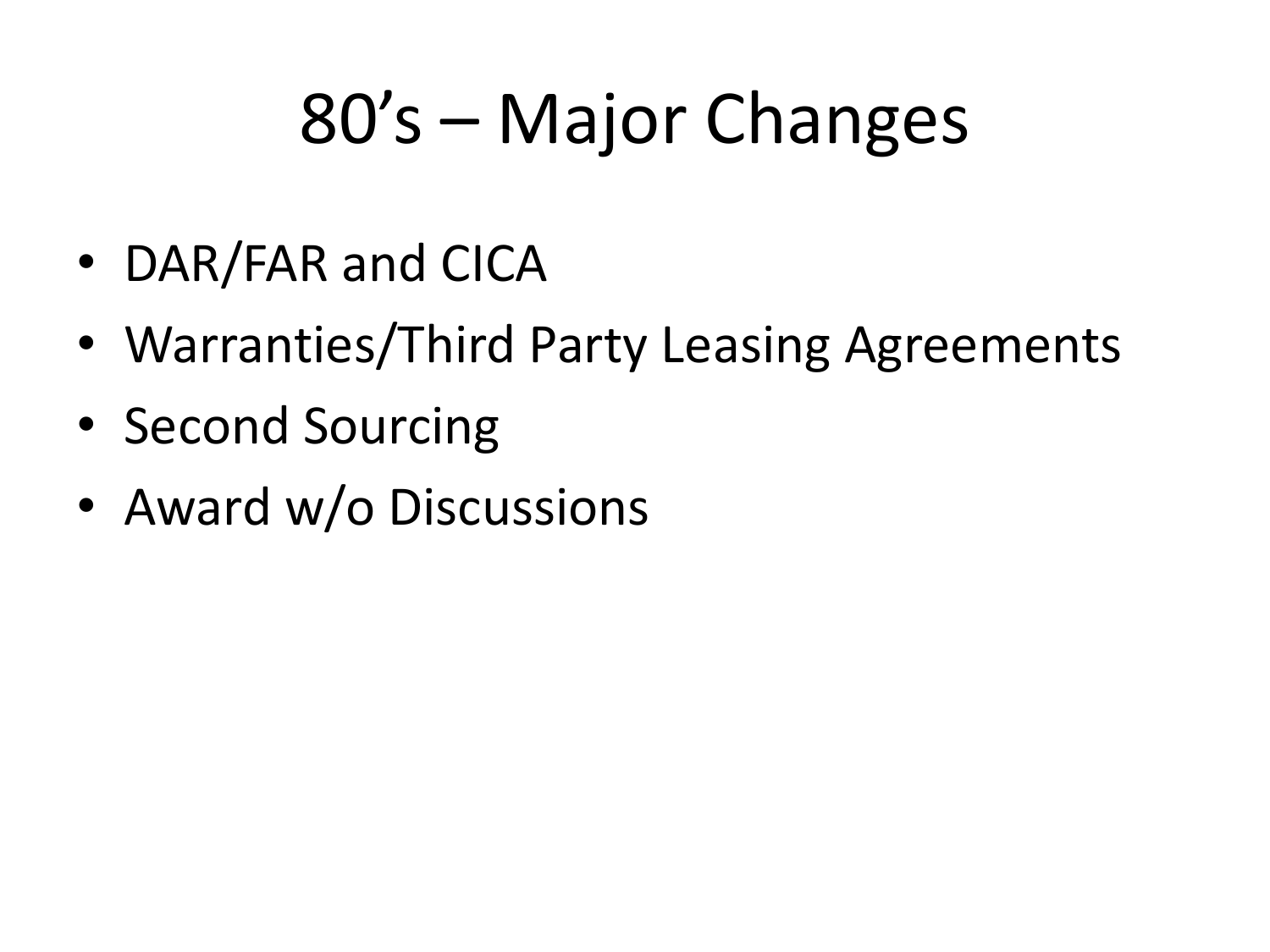# 90's – Major Changes

- Lightning Bolts/Thunder Booms
- CAIV
- Long Term Pricing Agreements
- Price Based Acquisition
- No Certified Cost and Pricing Data
- Commercial Parts
- Bumper to Bumper Warranties
- Oral Proposals
- Limited Specs and Standards
- TSPR
- RDC/Limited Audits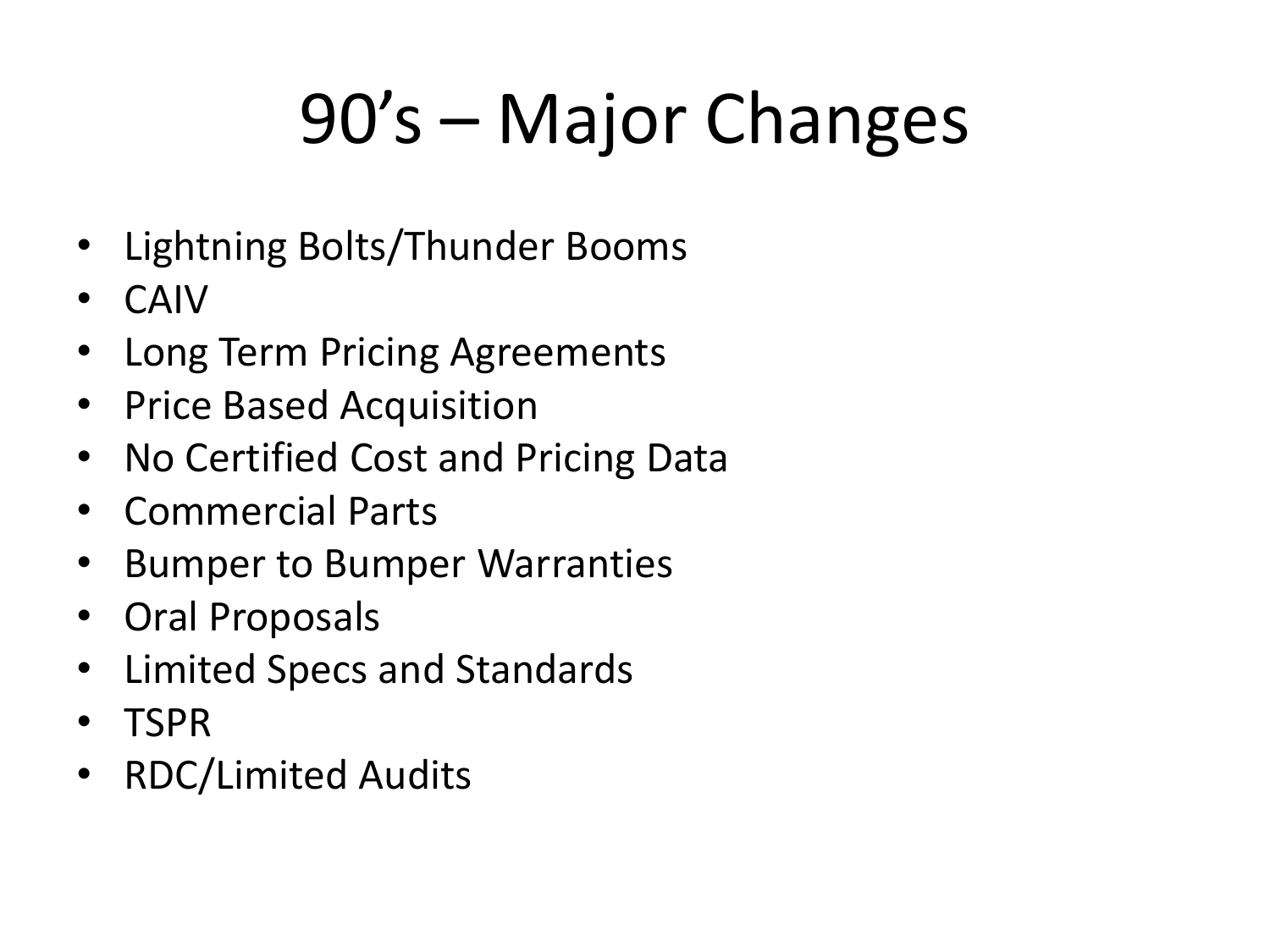# 2000 – Major Changes

- No TSPR
- No Priced Based Acquisition
- Return of:
	- Specs & Standards
	- Systems Engineering
	- Earned Value
	- Certified Cost and Pricing Data
	- Full Audits
	- War on Overhead Rates
	- Cost & Performance Incentives
	- Fixed Price Development
- Rebuilding the Acquisition Workforce:
	- In-sourcing
	- Section 852